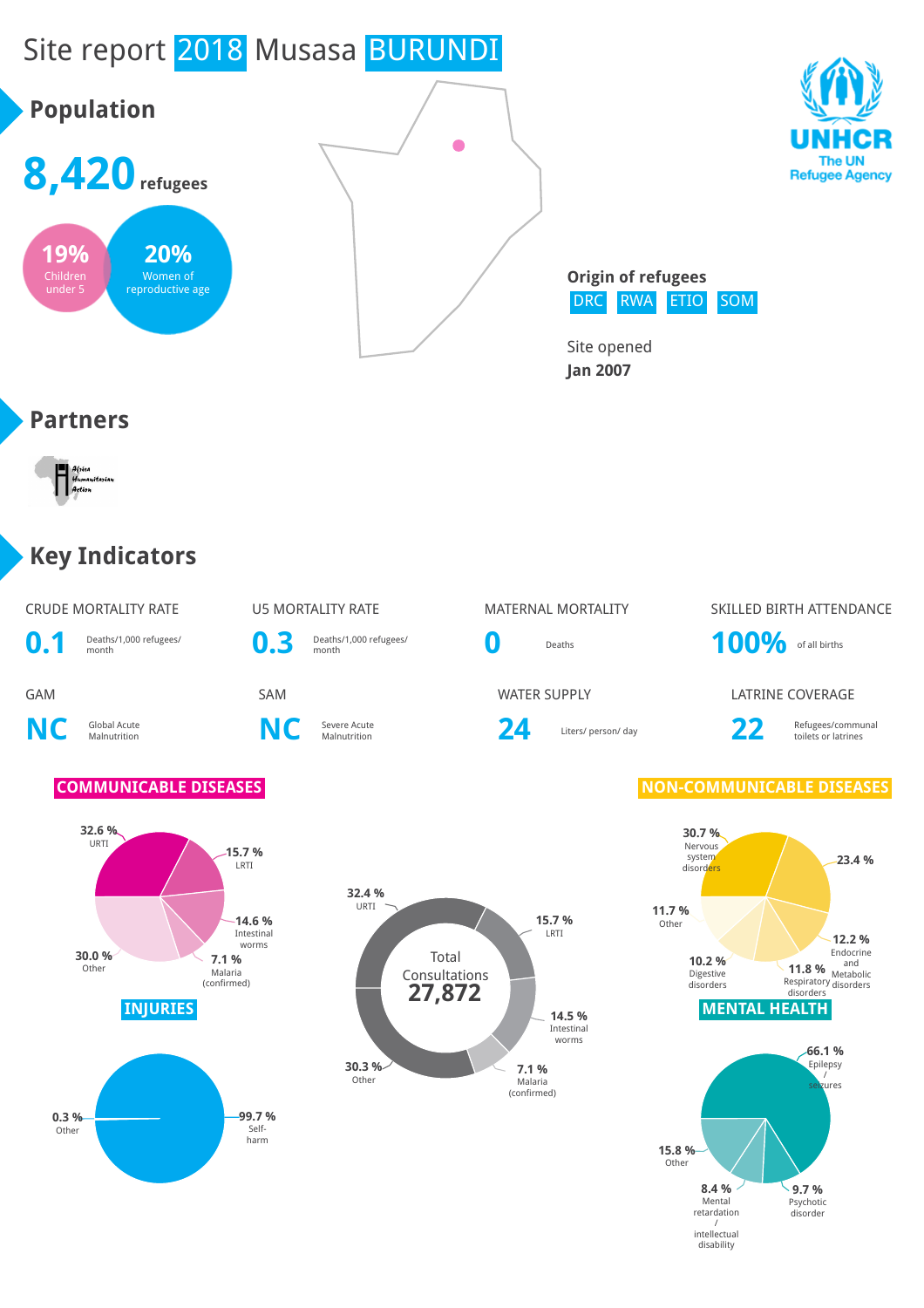## **Public Health**

| <b>HEALTH STAFFING</b>                                      | <b>INDICATOR</b> | <b>STANDARD</b> |           | <b>MORBIDITY</b>                                 | <b>INDICATOR</b> | <b>STANDARD</b> |   |
|-------------------------------------------------------------|------------------|-----------------|-----------|--------------------------------------------------|------------------|-----------------|---|
| Number of medical doctors                                   |                  | 1: 50,000       | $\bullet$ | Incidence of malaria among children under        | 27               |                 |   |
| Number of qualified nurses                                  |                  | 1:10,000        | $\bullet$ | Incidence of watery diarrhoea among              | 23               |                 |   |
| Number of community health workers                          |                  | 1: 1,000        | $\bullet$ | children under 5                                 |                  |                 |   |
| <b>ACCESS AND UTILIZATION</b>                               | <b>INDICATOR</b> | <b>STANDARD</b> |           | Incidence of pneumonia among children<br>under 5 | 101              |                 |   |
| Consultations per trained clinician per day                 | 42               | < 50            | ◉         | Incidence of pneumonia among over 5              | 43               |                 |   |
| Health utilisation rate (new visits / refugee /             | 3.1              | $1 - 4$         | ◙         | Tuberculosis success rate                        |                  | < 90%           |   |
| year)<br>Proportion of host population consultations        | 2%               |                 |           | Were any MDR/X-TB cases diagnosed among<br>PoCs? |                  | <b>No</b>       |   |
| <b>MORTALITY</b>                                            | <b>INDICATOR</b> | <b>STANDARD</b> |           | VACCINATION                                      | <b>INDICATOR</b> | <b>STANDARD</b> |   |
| <b>Crude Mortality Rate</b><br>(CMR) (/1000/month)          | 0.1              | < 0.75          | Ø         | Full vaccination coverage                        | 43%              | < 95%           | Ø |
| <b>Under-five Mortality Rate</b><br>(U5MR) (/1000/month)    | 0.3              | < 1.5           | Ø         | Measles vaccination coverage                     | 50%              | < 95%           | Ø |
| <b>Infant Mortality Rate</b><br>(IMR) (/1000 livebirths)    | 15.5             | < 30            | Ø         | Source of vaccination data                       |                  |                 |   |
| <b>Neonatal Mortality Rate</b><br>(NNMR) (/1000 livebirths) | $\mathbf{0}$     | < 20            | $\bullet$ | IN-PATIENT DEPARTMENT (IPD)                      | <b>INDICATOR</b> | <b>STANDARD</b> |   |
| <b>OUTBREAK ALERT AND RESPONSE</b>                          | <b>INDICATOR</b> | <b>STANDARD</b> |           | Average length of stay (days)                    | 3.9              |                 |   |
| Proportion of outbreaks investigated within 48<br>hours     |                  | 100%            |           | Case fatality rate                               | 0.0              |                 |   |
| Number of outbreaks reported                                | $\mathbf{0}$     |                 |           | Hospitalisation rate                             | 82.1             | $50 - 150$      |   |

# **Reproductive Health**

| <b>ANTENATAL CARE</b>                                                                     | <b>INDICATOR</b> | <b>STANDARD</b> |                       | <b>FAMILY PLANNING</b>                                                      | <b>INDICATOR</b> | <b>STANDARD</b> |                       |
|-------------------------------------------------------------------------------------------|------------------|-----------------|-----------------------|-----------------------------------------------------------------------------|------------------|-----------------|-----------------------|
| Antenatal care coverage                                                                   | 100%             | > 90%           |                       | Contraceptive prevalence rate                                               | 24%              | $\geq 30\%$     | $\boldsymbol{\omega}$ |
| Coverage of antenatal tetanus vaccination                                                 | 80%              | >95%            | А                     | Source of contraceptive prevalence data                                     |                  |                 |                       |
| <b>DELIVERY CARE</b>                                                                      | <b>INDICATOR</b> | <b>STANDARD</b> |                       | SEXUAL AND GENDER-BASED VIOLENCE (SGBV)                                     | <b>INDICATOR</b> | STANDARD        |                       |
| Proportion of births attended by skilled<br>personnel                                     | 100%             | $\geq 90\%$     | $\boldsymbol{\sigma}$ | Total number of reported rapes                                              |                  |                 |                       |
| Proportion of births conducted by caesarean<br>section                                    | 7%               | $5 - 15%$       |                       | Proportion of eligible rape survivors provided<br>with PEP within 72 hours  | 100%             | 100%            |                       |
| Proportion of newborn infants with low birth<br>weight (<2500 gs) (weighed within 72 hrs) | 7%               | < 15%           |                       | Proportion of eligible rape survivors provided<br>with ECP within 120 hours | 0%               | 100%            | ☎                     |
| Proportion of teenage pregnancies                                                         | 0%               |                 |                       | <b>SEXUALLY TRANSMITTED INFECTIONS (STIS)</b>                               | <b>INDICATOR</b> | <b>STANDARD</b> |                       |
| Still birth rate (/ 1000 total births / month)                                            |                  |                 |                       | Number of genital ulcer diseases                                            | 41               |                 |                       |
| Number of maternal deaths                                                                 | $\mathbf{0}$     |                 |                       | Number of Pelvic Inflammatory diseases                                      | $\mathbf{0}$     |                 |                       |
| Proportion of maternal deaths investigated<br>within 48 hours                             |                  | 100%            |                       |                                                                             |                  |                 |                       |